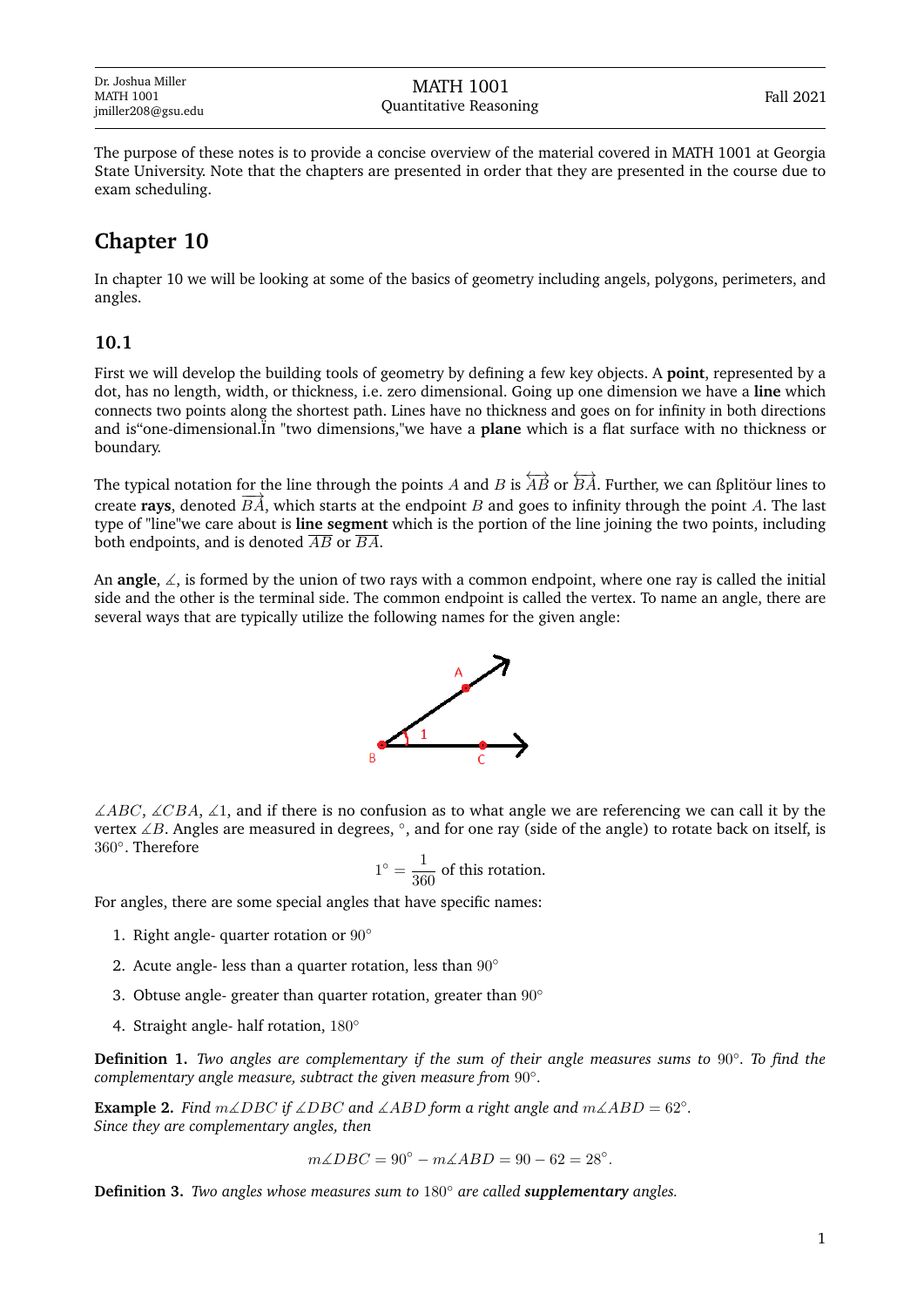**Example 4.** *Find* m∡DBC *if* ∡DBC *and* ∡ABD *are supplementary angles and* m∡ABD *is* 66◦ *greater than* m∡DBC*. Find both angle measures.*

*Since they are supplementary angles, then*

$$
m\angle DBC + m\angle ABD = 180^{\circ}.
$$

*Subbing in* m∡ABD = m∡DBC + 66 *implies that*

$$
2m\angle DBC = 180 - 66 \qquad \Rightarrow \qquad m\angle DBC = 57^{\circ}.
$$

*Thus*  $m\angle ABD = 57 + 66 = 123^\circ$ *.* 

Next we will consider angles that are created from the intersection of lines, consider the following example where two parallel lines are intersected by a third, called a **transversal**. This intersection creates eight angles.



The following pairs of angles have the same measure! I will drop the angle symbol here for space concerns. Note that interior means the angles occur between the parallels, so angles 3, 4, 5, and 6, while exterior means outside the parallels, so angles 1, 2, 7, and 8.

- 1. Vertical angles- opposite angles formed when two lines intersect, they come in pairs.  $1\&4, 2\&3, 5\&8,$  and 6&7.
- 2. Alternate interior angles- no common vertex and on opposite sides of the transversal, they also come in pairs. 3&6 and 4&5.
- 3. Alternate exterior angles- no common vertex and on opposite sides of the transversal, they also come in pairs. 1&8 and 2&7.
- 4. Corresponding Angles- on the same side of the transversal and one is interior and the other is exterior, they also come in pairs.  $1\&5$ ,  $2\&6$ ,  $3\&7$ , and  $4\&8$ .

**Example 5.** *Find the missing angle measures*



- 1.  $\angle 2 = 54^\circ$  *is it is a vertical angle with the given angle.*
- 2.  $\angle 2 = \angle 7 = 54^\circ$  since they are alternate exterior.
- 3.  $\angle 7 = \angle 4 = 54^\circ$  since they are vertical angles.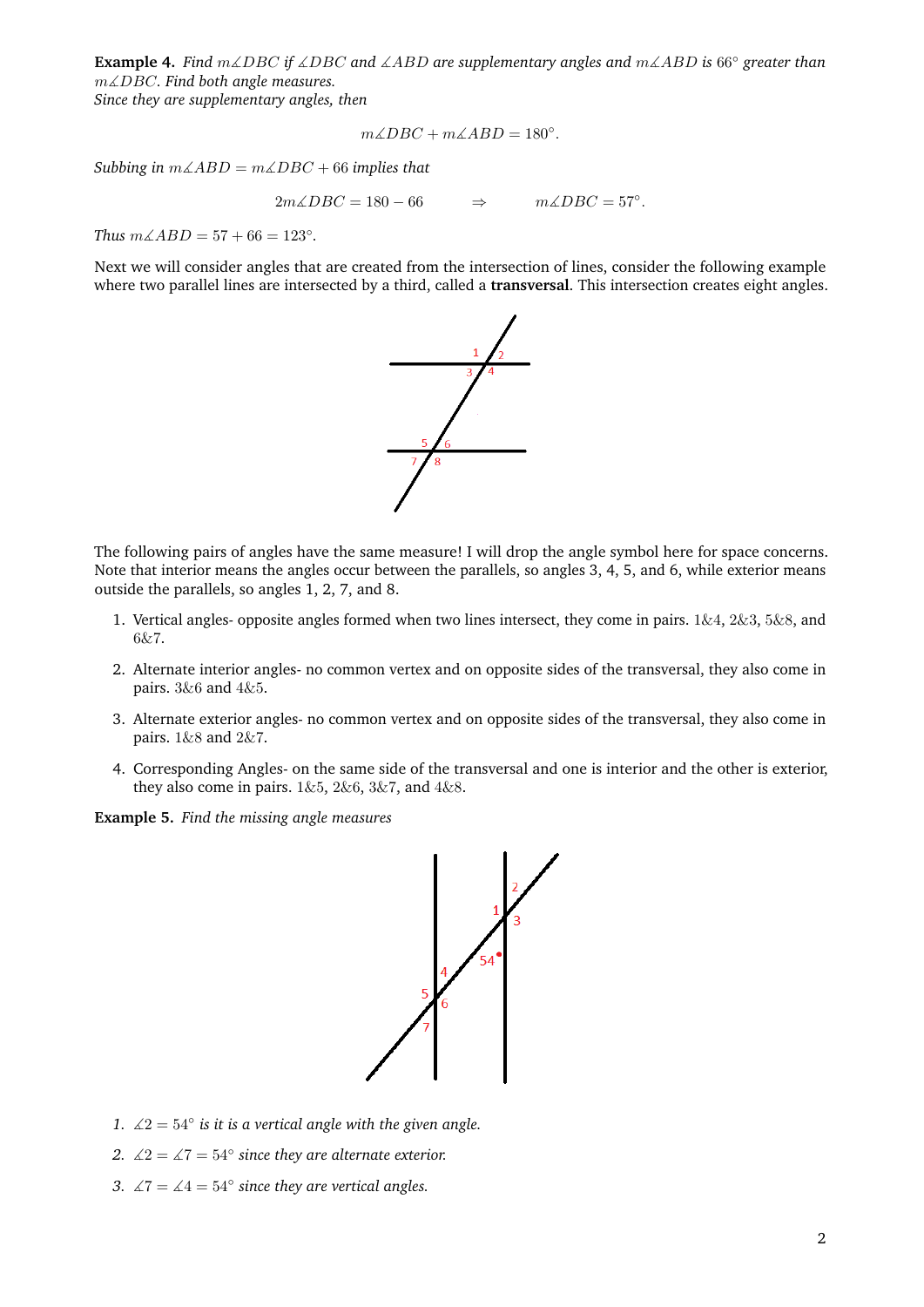*4.*  $\angle 5 = \angle 6 = \angle 1 = \angle 3 = 180 - 57 = 123^\circ$  since they are all supplementary to the angle 57°.

**Example 6.** *Find the missing angle measures*



- 1.  $\angle 1 = 90^\circ$  since they are vertical angles.
- 2.  $\angle 4 = 40^\circ$  since they are vertical angles with the given  $40^\circ$ .
- *3.*  $\angle 3 = 180 90 40 = 50°$  *since angles 3, 4 and the given* 90° *are supplementary.*
- 4.  $\angle 3 = \angle 2 = 50^\circ$  since they are vertical.
- *5.*  $\angle 3 = \angle 7 = \angle 6 = 50^\circ$  since they are corresponding angles between 7 and 3, and 7 and 6 are vertical.
- *6.*  $\angle 5 = \angle 8 = 180 50 = 130°$  *since they are supplementary to the* 50° *angles.*
- *7.* ∡12 = ∡9 = 40◦ *since the given* 40◦ *and 12 are corresponding angles and 9 and 12 are vertical angles.*
- *8.*  $\angle 10 = \angle 11 = 180 40 = 140°$  *since they are supplementary to the* 40° *angles.*

## **10.2**

In this section we will look at triangles, and the most important fact about triangles is the the sum of the angles add to 180°. Thus we can consider some problems similar to the previous sections, but now armed with new information!

**Example 7.** *Find the remaining measures.*



- *1.*  $\angle$ 1 = 90 $\degree$  since it is complementary to the given right angle.
- *2.* ∡2 = 180 − 43 − 90 = 47◦ *since angles 1,2, and the given* 43◦ *are the angles of a triangle.*
- 3.  $\angle 2 = \angle 3 = 43^\circ$  since they are vertical angles.
- *4.*  $\angle 4 = 180 60 47 = 73°$  since angles 3,4, and the given 60° are the angles of a triangle.

For triangles we are able to classify them by their angles and also their sides.

- 1. Acute triangle- all angles are acute
- 2. Right triangle- there is exactly one right angle
- 3. Obtuse triangle- there is exactly one obtuse angle
- 4. Isosceles triangle- two sides are equal length, this in turn forces two angles to have the same measure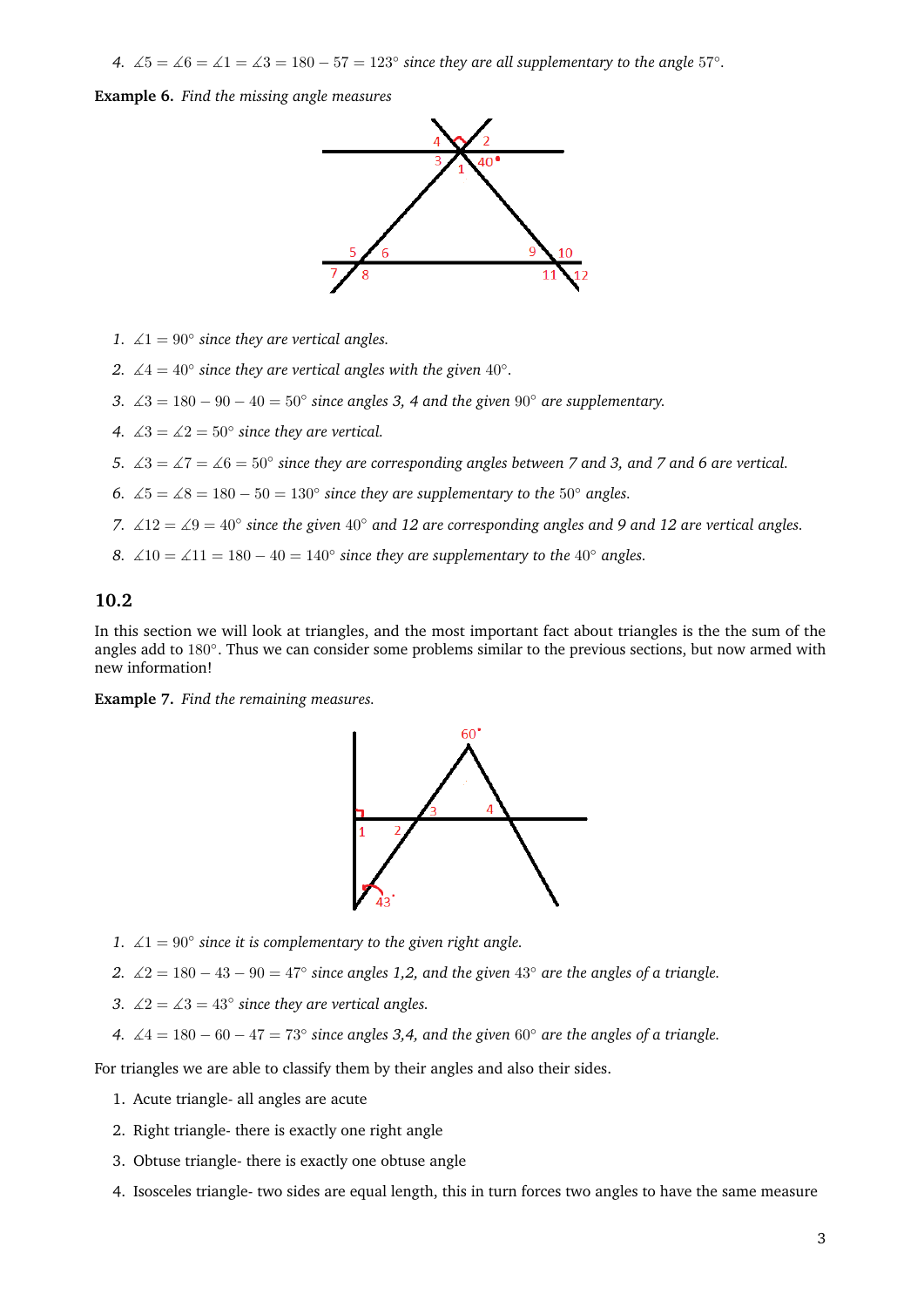- 5. Equilateral triangle- all sides have the same length, and therefore all angles are the same measure
- 6. Scalene triangle- no two sides are equal

Something we are interested in is when two triangles have the same shape, but not necessarily the same size. When this happens we call the shapes **similar**. For triangles, if two corresponding angles of one triangle are equal in measure to another triangle's angles, then they are similar.

Another way to check to see if two triangles are similar is by checking the ratios of the corresponding sides. If they are similar, then all the ratios are the same. For example,



In actuality we can use these ratios to find missing side lengths for similar triangles.

**Example 8.** *Explain why these triangles are similar and find the value* x*.*



*The triangles are similar since they have two corresponding angles that are the same measure, the given marked angles and the fact that there is a pair of vertical angles.*

*To find the the missing value* x*, we can use the ratios since the triangles are equal. One ratio will be made up of the sides opposite the marked angles, and the other will correspond to the sides opposite the vertical angles.*

$$
\frac{7}{x} = \frac{5}{8} \qquad \Rightarrow \qquad 5x = 56 \qquad \Rightarrow \qquad x = \frac{56}{5} \approx 11.2.
$$

The main theorem for triangles, is for right triangles, and is known as **Pythagorean Theorem**. This is stated as follows

**Theorem 9.** *For any triangle with legs of length* a*,* b*, and hypotenuse of length* c*, then*

 $a^2 + b^2 = c^2$ 

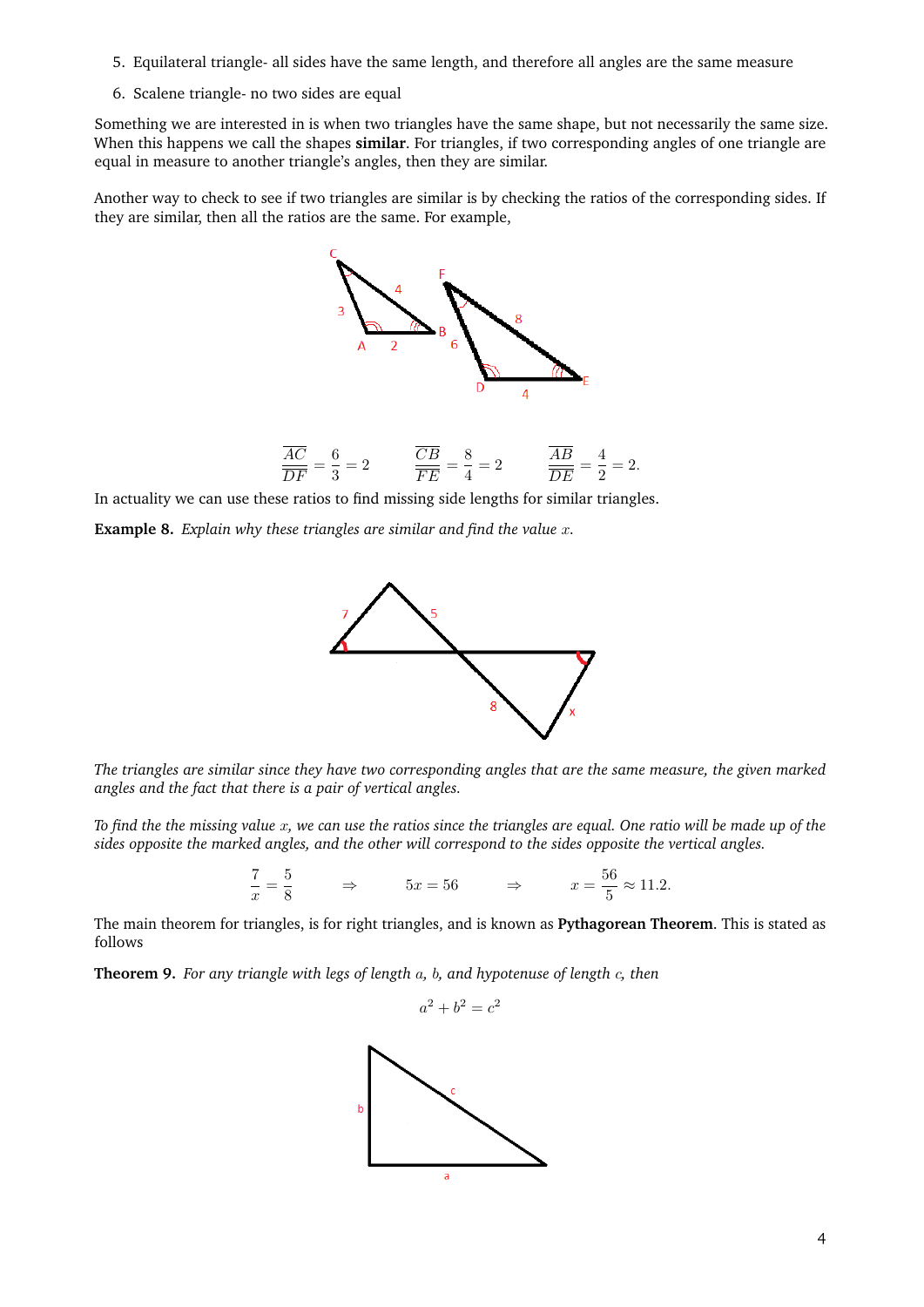For questions involving Pythagorean theorem, two types can be asked. Utilizing the same triangle above.

**Example 10.** *Find the missing side of the right triangle with*  $a = 12$  *and*  $b = 9$ *. For this triangle, we are missing the hypotenuse which is a direct application of the theorem. Therefore the hypotenuse is given by* √

$$
c = \sqrt{a^2 + b^2} = \sqrt{12^2 + 9^2} = \sqrt{225} = 15.
$$

**Example 11.** Find the missing side of the right triangle with  $a = 120$  and  $c = 122$ . *For this triangle, we are missing a leg of the triangle, namely* b*. Therefore we need to solve for* b *first which is given by*

$$
b = \sqrt{c^2 - a^2} = \sqrt{122^2 - 120^2} = \sqrt{14,884 - 14,400} = \sqrt{484} = 22.
$$

## **10.3 & 4**

**Definition 12.** *A polygon is any closed shape in the plane formed by three or more line segments that intersect only at the endpoint.*

*A polygon is regular if all sides are the same length and angles all have the same measure.*

**Definition 13.** *The perimeter of a polygon is the sum of all lengths of the sides.*

**The regular polygon part is in progress, and is not too vital for the exam, please see the handwritten notes for pictures and names of these polygons for now.** We will look at the area formulas for the following polygons, perimeter formulas will be given in some instances.



A **parallelogram** is a special type of quadrilateral (four sided polygons) where both pairs of opposite sides are parallel and have the same length. The formula for the **area of a parallelogram** is  $A = bh$  where b and h are defined as above. A **rhombus** is a parallelogram where all sides are the same length.

**Example 14.** *Find the area of a parallelogram with*  $b = 8$  *cm*  $h = 4$  *cm.* 

$$
\begin{array}{c}\n\\
b\n\end{array}
$$

 $A = bh = 8 \times 4 = 32 \text{ cm}^2.$ 

A **rectangle** is a parallelogram with four right angles, opposite sides are parallel and have the same length. The **area of a rectangle** is  $A = bh$  and the **perimeter** is  $P = 2b + 2h$ , where b and h are defined for the above figure.

**Example 15.** *Find the area and perimeter of a rectangle with*  $b = 5$  *cm*  $h = 4$  *cm.* 

$$
A = bh = 5 \times 4 = 20 \text{ cm}^2,
$$
  

$$
P = 2b + 2h = 2 \times 5 + 2 \times 4 = 18 \text{ cm}.
$$

A **square** is a rectangle where all four sides are the same length. The **area of a square** is given by  $A = s^2$  and the **perimeter** is given by  $P = 4s$ , for s defined above.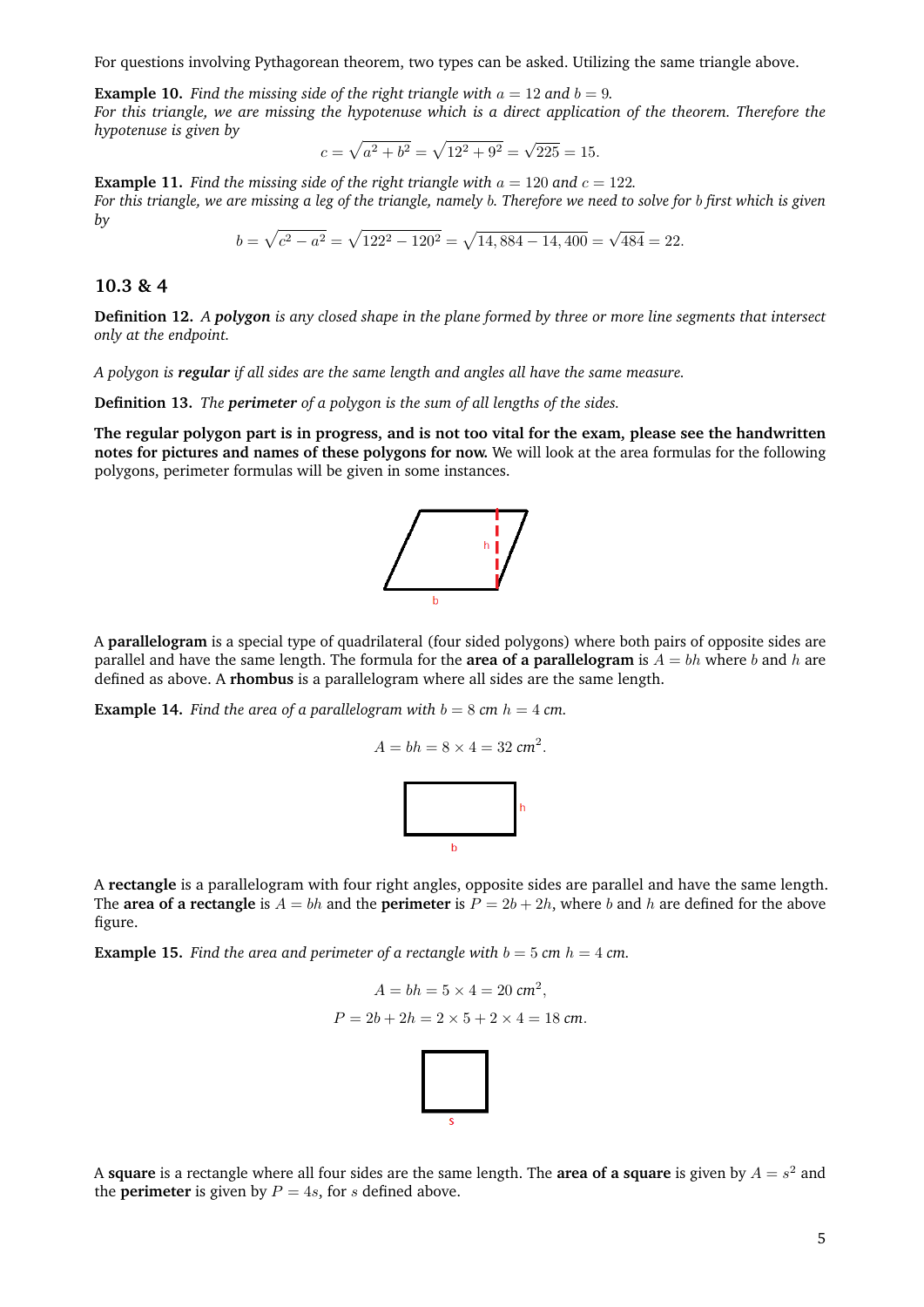**Example 16.** Find the area and perimeter of a square with  $s = 5$  cm.



A **trapezoid** is a quadrilateral with exactly one pair of parallel sides, denoted a and b in the above figure. The **area of a trapezoid** is given by  $A = \frac{1}{2}h(a + b)$ .

**Example 17.** *Find the area of a trapezoid with*  $a = 32$  *cm,*  $b = 46$  *cm*  $h = 13$  *cm.* 

$$
A = \frac{1}{2}h(a+b) = \frac{1}{2} \times (13)(32+46) = 507 \text{ cm}^2.
$$

The **area of a triangle** is given by  $A = \frac{1}{2}bh$ .



**Example 18.** Find the area of a triangle with  $b = 5$  cm  $h = 4$  cm.

$$
A = \frac{1}{2}bh = \frac{1}{2} \times 5 \times 4 = 10 \text{ cm}^2.
$$

For a circle we have a few formulas, but let us formally define a circle first.

**Definition 19.** *A circle is a set of points in the plane equally distanced from a given point, its center.*

*The radius,* r*, is the distance from the center to a point on the circle. The diameter,* d*, is the line segment through the center connecting two points on the circle. Here*  $d = 2r$ *.* 

Now, the **area of a circle** is given by  $A = \pi r^2$  and the **circumference** is given by  $C = \pi d = 2\pi r$ .

**Example 20.** *Find the area and circumference of a circle with*  $d = 5$  *cm.* 

$$
A = \pi r^2 = \pi \times 5^2 \approx 78.54 \text{ cm}^2,
$$
  

$$
C - \pi d = \pi \times 5 \approx 15.71 \text{ cm}.
$$

**Example 21.** *A rectangular field is to be enclosed by a fence that has a length of 42 yards and a width of 28 yards. If fencing costs* \$5.25 *per foot, find the cost to enclose the field.*

*To find out how much fencing is needed, we need the perimeter so*  $l = 42$  *and*  $w = 28$ *. So the perimeter formula can be restated as*  $P = 2l + 2w$ *. Thus* 

$$
P = 2(42) + 2(28) = 84 + 56 = 140 \text{ yds}.
$$